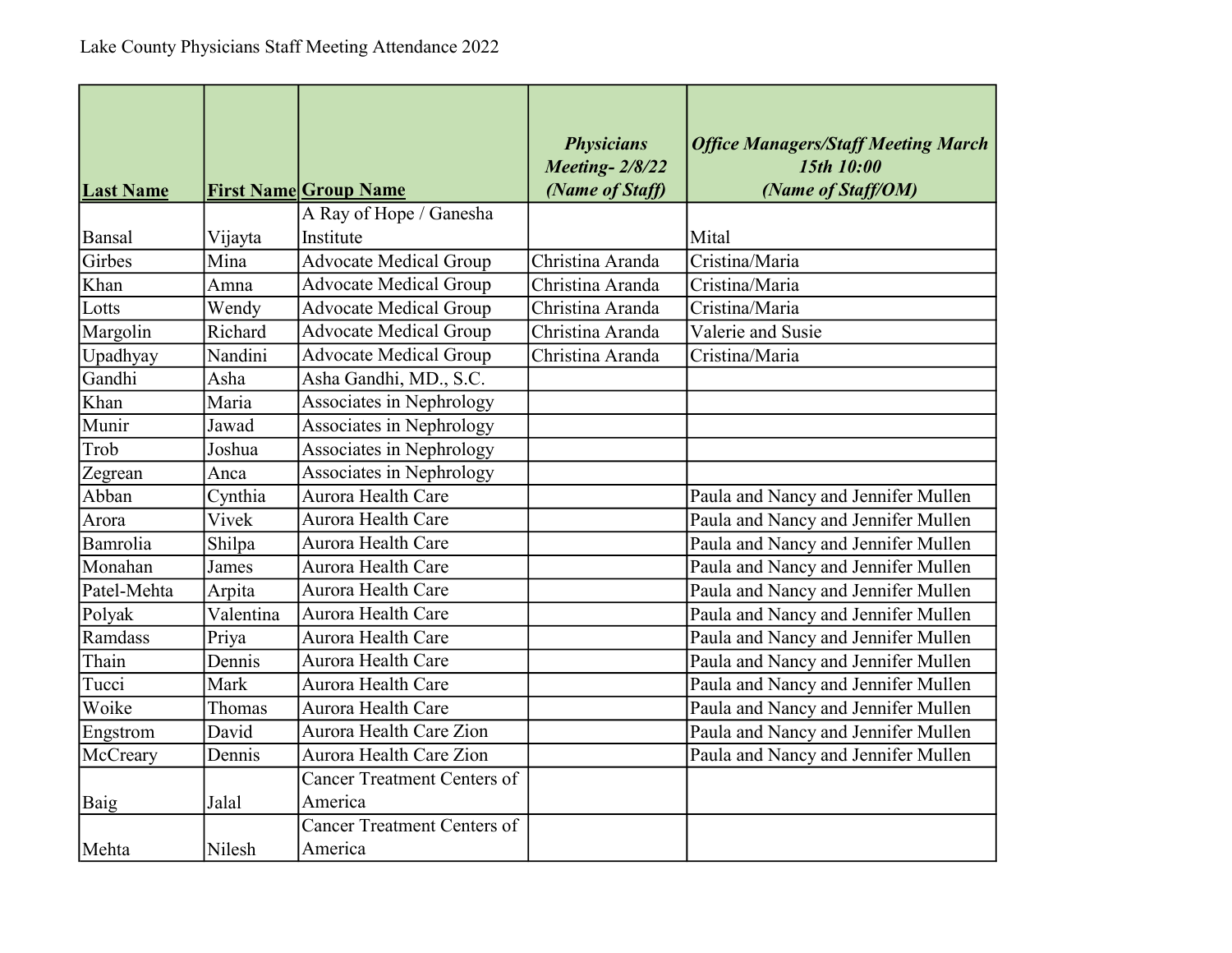| <b>Last Name</b>   |                    | <b>First Name Group Name</b>       | <b>Physicians</b><br><b>Meeting-2/8/22</b><br>(Name of Staff) | <b>Office Managers/Staff Meeting March</b><br>15th 10:00<br>(Name of Staff/OM) |
|--------------------|--------------------|------------------------------------|---------------------------------------------------------------|--------------------------------------------------------------------------------|
|                    |                    | <b>Cancer Treatment Centers of</b> |                                                               |                                                                                |
| Neelam             | Rakhshanda America |                                    |                                                               |                                                                                |
|                    |                    | Cardiac EP Consultants,            |                                                               |                                                                                |
| <b>Jabbarzadeh</b> | Mehran             | S.CTERMED as of 12/2020            |                                                               |                                                                                |
|                    |                    | Cardiac EP Consultants,            |                                                               |                                                                                |
| Kessler            | Erie               | S.CTERMED as of 12/2020            |                                                               |                                                                                |
|                    |                    | Cardiac EP Consultants,            |                                                               |                                                                                |
| Rahaby             | Mouyyad            | S.CTERMED as of 12/2020            |                                                               |                                                                                |
|                    |                    | Cardiac Surgery Associates,        |                                                               |                                                                                |
| Gramm              | James              | <b>SC</b>                          |                                                               | Alyssa                                                                         |
|                    |                    | Cardiac Surgery Associates,        |                                                               |                                                                                |
| Hinkamp            | Thomas             | <b>SC</b>                          |                                                               | Alyssa                                                                         |
|                    |                    | Cardiac Surgery Associates,        |                                                               |                                                                                |
| Hoang              | Vu                 | <b>SC</b>                          |                                                               | Alyssa                                                                         |
|                    |                    | Cardiac Surgery Associates,        |                                                               |                                                                                |
| Lutrin             | Frank              | <b>SC</b>                          |                                                               | Alyssa                                                                         |
|                    |                    | Cardiac Surgery Associates,        |                                                               |                                                                                |
| Tsonis             | Lambros            | <b>SC</b>                          |                                                               | Alyssa                                                                         |
|                    |                    | Chest & Sleep Medicine             |                                                               |                                                                                |
| Hoffman            | Dennis             | Association, S.C.                  |                                                               |                                                                                |
| Pearlman           | Robert             | Chicago Eye Consultants            |                                                               |                                                                                |
| Kapoor             | John               | Chicago Medical Clinic LLC         |                                                               |                                                                                |
| Kapoor             | John               | Chicago Medical Clinic LLC         |                                                               |                                                                                |
| Kapoor             | Roger              | Chicago Medical Clinic LLC         |                                                               |                                                                                |
| Reddy              | Daram              | Daram Reddy, M.D.                  |                                                               | Kathy                                                                          |
|                    |                    | Deerbrook Medical                  |                                                               |                                                                                |
| Fenton             | Ira                | Associates                         |                                                               |                                                                                |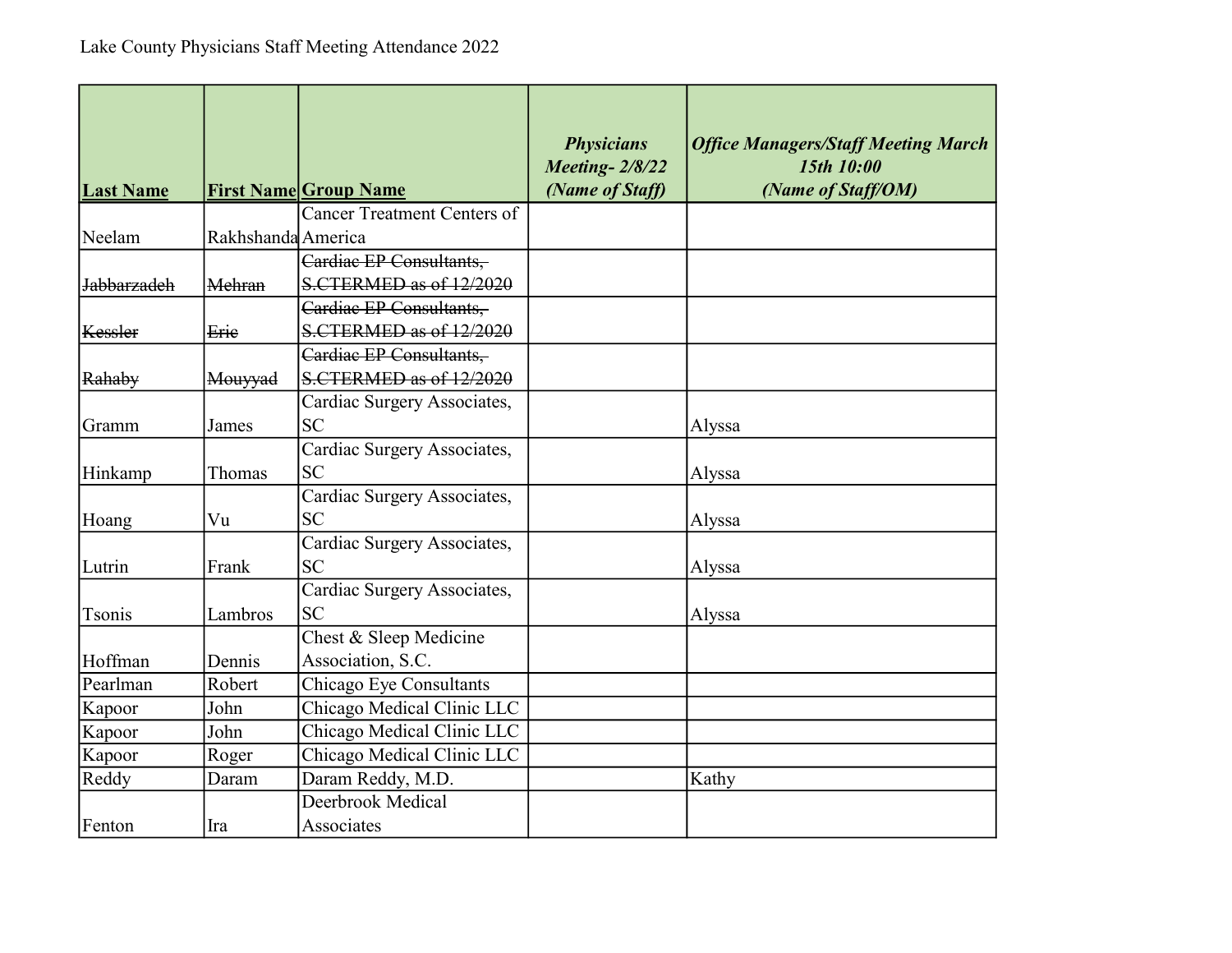| <b>Last Name</b>          |              | <b>First Name Group Name</b>             | <b>Physicians</b><br><b>Meeting-2/8/22</b><br>(Name of Staff) | <b>Office Managers/Staff Meeting March</b><br>15th 10:00<br>(Name of Staff/OM) |
|---------------------------|--------------|------------------------------------------|---------------------------------------------------------------|--------------------------------------------------------------------------------|
|                           |              | Dermatology Associates of                |                                                               |                                                                                |
| Dubin                     | Benjamin     | LaGrange SC                              |                                                               |                                                                                |
| Morrow                    | Meghan       | Dermatology Associates of<br>LaGrange SC |                                                               |                                                                                |
| Yorro                     | Dionisio     | Dionisio Yorro, MD                       |                                                               | Ana                                                                            |
| Kyncl                     | John         | Drs. Kyncl                               |                                                               | Vicky                                                                          |
| Kyncl                     | Miloslava    | Drs. Kyncl                               |                                                               | Vicky                                                                          |
| Saliba                    | <b>Brian</b> | Drs. Woods                               |                                                               | Essie                                                                          |
| Woods                     | Carmen       | Drs. Woods                               |                                                               | Essie                                                                          |
|                           |              | Eye Care Center of Lake                  |                                                               |                                                                                |
| Reinglass                 | Steven       | County                                   |                                                               | Elizabeth                                                                      |
| Alengo                    | David        | <b>Family Medicine Specialists</b>       |                                                               | Tia                                                                            |
| Bellucci-Jackson Jennifer |              | <b>Family Medicine Specialists</b>       |                                                               | Tia                                                                            |
| Samelson                  | Timothy      | Garden Pediatrics                        |                                                               |                                                                                |
| Reddy                     | Geetha       | Geetha Reddy, MD                         |                                                               | Carolyn                                                                        |
|                           |              | Gerald Frank, MD Internal                |                                                               |                                                                                |
| Frank                     | Gerald       | Medicine SC                              |                                                               | Lisa                                                                           |
| Bhalala                   | Gopal        | Gopal N Bhalala MD LLC                   |                                                               | Donna                                                                          |
| Swaminathan               | Bharathi     | Greenleaf EMG, LLC                       |                                                               |                                                                                |
| Guzman                    | Alma         | Gurnee Pediatrics, SC                    |                                                               | Cindy                                                                          |
| Montes                    | Faye         | Gurnee Pediatrics, SC                    |                                                               | Cindy                                                                          |
| Tenoso                    | Marson       | Gurnee Pediatrics, SC                    |                                                               | Cindy                                                                          |
|                           |              | Hawthorn Behavioral Health,              |                                                               |                                                                                |
| Okoli                     | Uzoma        | INC.                                     |                                                               | Guadalupe                                                                      |
|                           |              | <b>Heart Rhythm Management</b>           |                                                               |                                                                                |
| Helms                     | Ray          | of Lake County                           |                                                               |                                                                                |
|                           |              | Illinois Bone and Joint                  |                                                               |                                                                                |
| Babu                      | Jacob        | Institute, LLC                           | Rosie Lopez                                                   | Rosie Lopez                                                                    |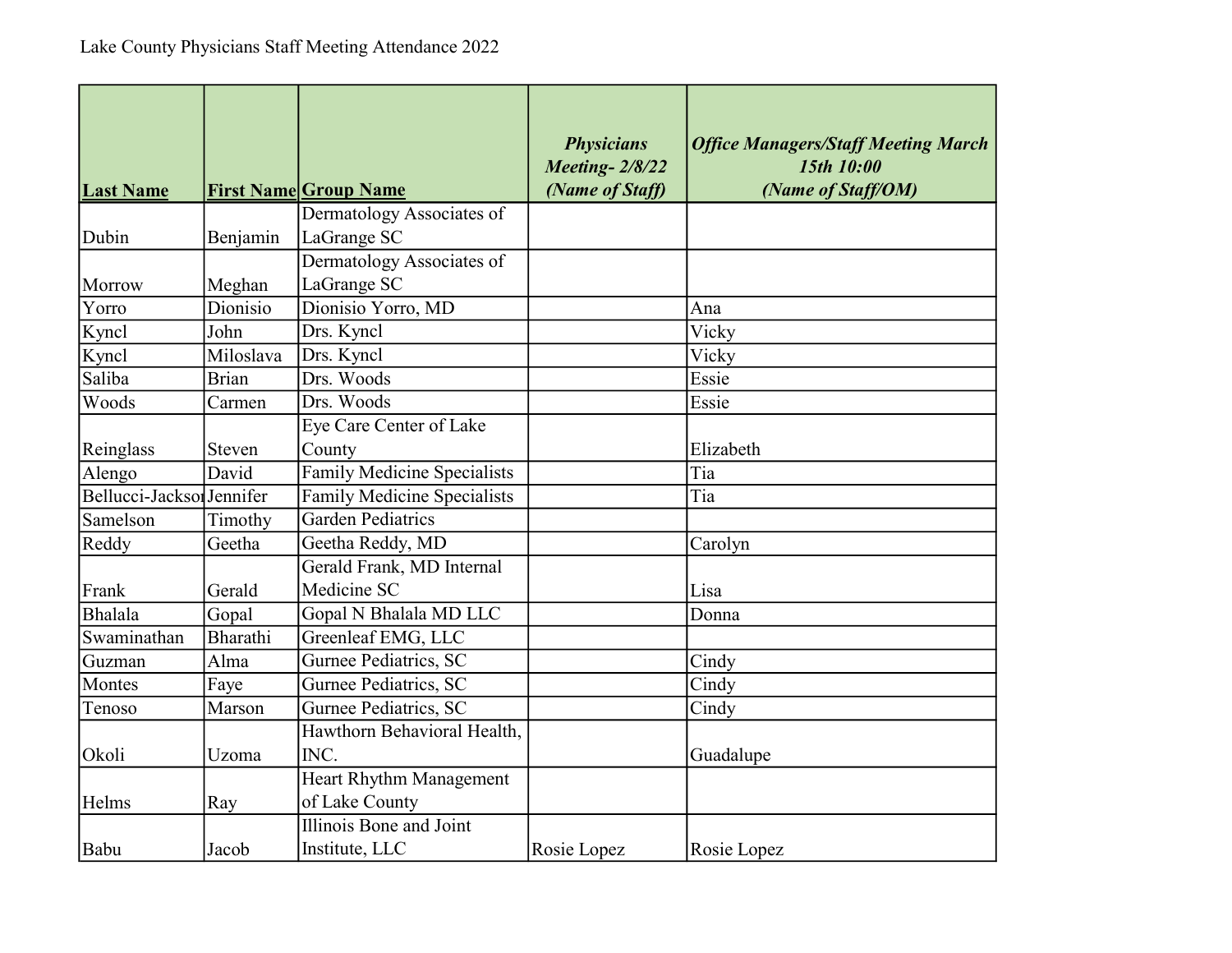| <b>Last Name</b> |              | <b>First Name Group Name</b> | <b>Physicians</b><br><b>Meeting-2/8/22</b><br>(Name of Staff) | <b>Office Managers/Staff Meeting March</b><br>15th 10:00<br>(Name of Staff/OM) |
|------------------|--------------|------------------------------|---------------------------------------------------------------|--------------------------------------------------------------------------------|
|                  |              | Illinois Bone and Joint      |                                                               |                                                                                |
| DeLeon           | Serafin      | Institute, LLC               | Rosie Lopez                                                   | Rosie Lopez                                                                    |
|                  |              | Illinois Bone and Joint      |                                                               |                                                                                |
| Gates            | Kellie       | Institute, LLC               | Rosie Lopez                                                   | Rosie Lopez                                                                    |
|                  |              | Illinois Bone and Joint      |                                                               |                                                                                |
| Hamming          | David        | Institute, LLC               | Rosie Lopez                                                   | Rosie Lopez                                                                    |
|                  |              | Illinois Bone and Joint      |                                                               |                                                                                |
| Hamming          | Mark         | Institute, LLC               | Rosie Lopez                                                   | Rosie Lopez                                                                    |
|                  |              | Illinois Bone and Joint      |                                                               |                                                                                |
| Jacobs           | Ryan         | Institute, LLC               | Rosie Lopez                                                   | Rosie Lopez                                                                    |
|                  |              | Illinois Bone and Joint      |                                                               |                                                                                |
| Logue            | Edward       | Institute, LLC               | Rosie Lopez                                                   | Rosie Lopez                                                                    |
|                  |              | Illinois Bone and Joint      |                                                               |                                                                                |
| Nemickas         | Tomas        | Institute, LLC               | Rosie Lopez                                                   | Rosie Lopez                                                                    |
|                  |              | Illinois Bone and Joint      |                                                               |                                                                                |
| Parikh           | Rhutav       | Institute, LLC               | Rosie Lopez                                                   | Rosie Lopez                                                                    |
|                  |              | Illinois Bone and Joint      |                                                               |                                                                                |
| Summerville      | <b>Bruce</b> | Institute, LLC               | Rosie Lopez                                                   | Rosie Lopez                                                                    |
|                  |              | Illinois Gastroenterology    |                                                               |                                                                                |
| Flamm            | Steven       | Group, LLC                   |                                                               | Mary                                                                           |
|                  |              | Illinois Gastroenterology    |                                                               |                                                                                |
| Glaws            | Reid         | Group, LLC                   |                                                               | Mary                                                                           |
|                  |              | Illinois Gastroenterology    |                                                               |                                                                                |
| Kalra            | Amit         | Group, LLC                   |                                                               | Mary                                                                           |
|                  |              | Illinois Gastroenterology    |                                                               |                                                                                |
| Kirch            | Everett      | Group, LLC                   |                                                               | Mary                                                                           |
|                  |              | Illinois Gastroenterology    |                                                               |                                                                                |
| Liebovich        | Kevin        | Group, LLC                   |                                                               | Mary                                                                           |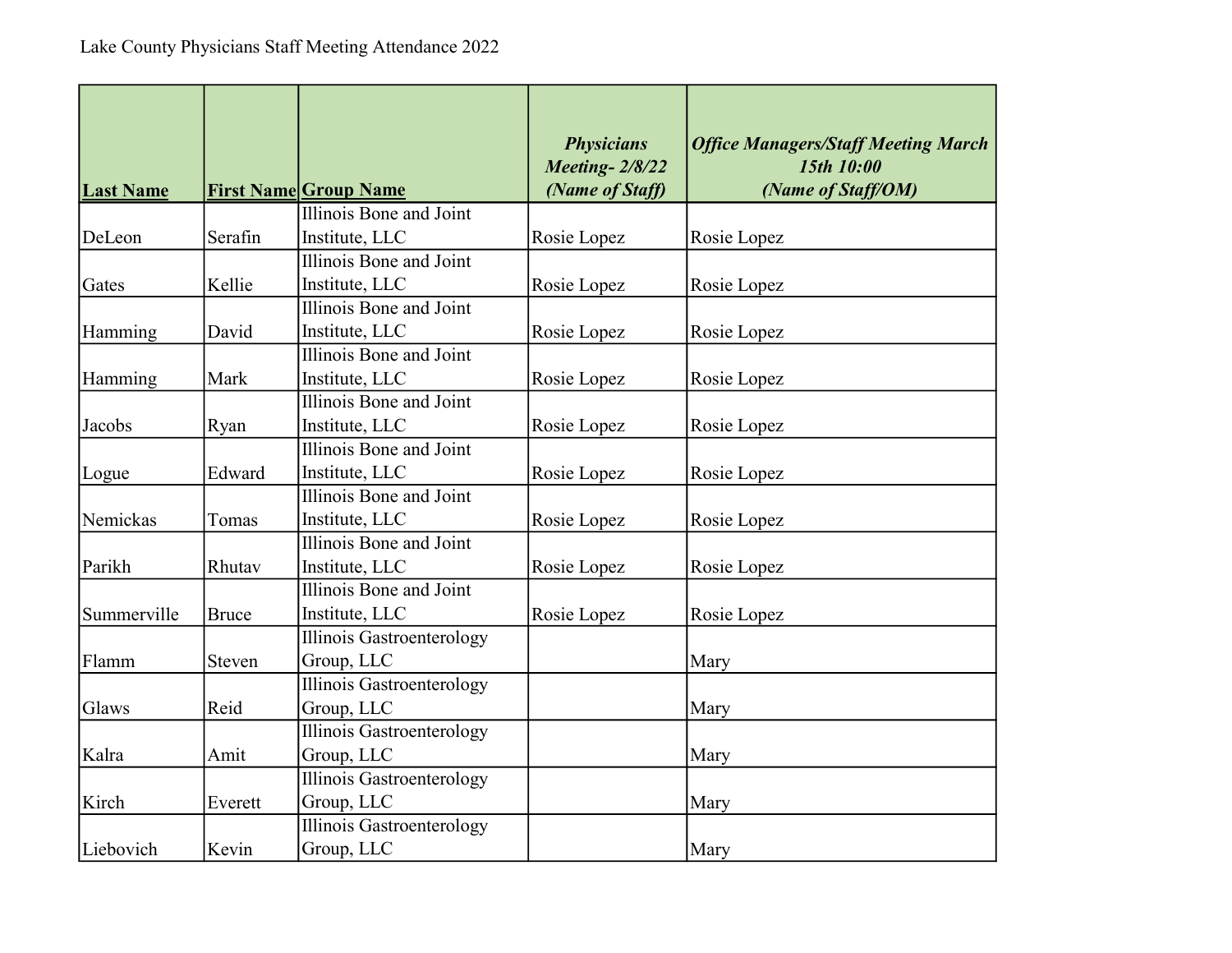| <b>Last Name</b>         |          | <b>First Name Group Name</b>      | <b>Physicians</b><br><b>Meeting-2/8/22</b><br>(Name of Staff) | <b>Office Managers/Staff Meeting March</b><br>15th 10:00<br>(Name of Staff/OM) |
|--------------------------|----------|-----------------------------------|---------------------------------------------------------------|--------------------------------------------------------------------------------|
|                          |          | Illinois Gastroenterology         |                                                               |                                                                                |
| Rosenberg                | Fred     | Group, LLC                        |                                                               | Mary                                                                           |
|                          |          | Illinois Gastroenterology         |                                                               |                                                                                |
| Rosenberg                | Jonathan | Group, LLC                        |                                                               | Mary                                                                           |
|                          |          | <b>Illinois Gastroenterology</b>  |                                                               |                                                                                |
| Spainer-Stiasny Jennifer |          | Group, LLC                        |                                                               | Mary                                                                           |
| Jain                     | Sachin   | Integra Healthcare SC             |                                                               | Cindy                                                                          |
| Parikh                   | Vrati    | Integra Healthcare SC             |                                                               | Cindy                                                                          |
| Jackson                  | Mitchell | Jacksoneye, S.C.                  |                                                               | Leslie Cortez                                                                  |
| Hicks                    | Jeffrey  | Jeffrey J Hicks DPM PC            |                                                               | Mary Cain                                                                      |
| Brunetti                 | John     | John Brunetti, DMD, Ltd           |                                                               | Mary Daram                                                                     |
| Kim                      | Joon     | $\overline{\text{Joon Kim}}$ , MD |                                                               |                                                                                |
| Margules                 | Kenneth  | Kenneth Margules, MD              |                                                               | Edie/Megan                                                                     |
| Fried                    | Walter   | Kirk Eye CenterRETIRED            |                                                               |                                                                                |
| Kirk                     | Carter   | Kirk Eye Center                   |                                                               |                                                                                |
| Kirk                     | Scott    | Kirk Eye Center                   |                                                               |                                                                                |
| Kirk                     | Tyler    | <b>Kirk Eye Center</b>            |                                                               |                                                                                |
| <b>Butt</b>              | Shiraz   | Lake Behavioral Hospital          |                                                               |                                                                                |
| Hirsch                   | Alan     | Lake Behavioral Hospital          |                                                               |                                                                                |
| Desai                    | Narendra | Lake County Head & Neck           |                                                               | Amanda                                                                         |
| Kruper                   | Gregory  | Lake County Head & Neck           |                                                               | Amanda                                                                         |
|                          |          | Lake County Internal              |                                                               |                                                                                |
| Milejczyk                | Mariusz  | Medicine Associates LLC           |                                                               | Brenda and Ashley                                                              |
| Chhabria                 | Peter    | Lake County Neurology             | Vijju                                                         | Vijju                                                                          |
| Tanquilut                | Marlene  | Lake County Pediatrics            |                                                               | Sharlene                                                                       |
| Tijunelis                | Aras     | Lake County Plastic Surgery       |                                                               |                                                                                |
| Siegel                   | Aaron    | Lake County Surgeons              |                                                               | Vanessa                                                                        |
| Strohmayer               | Paul     | <b>Lake County Surgeons</b>       |                                                               | Vanessa                                                                        |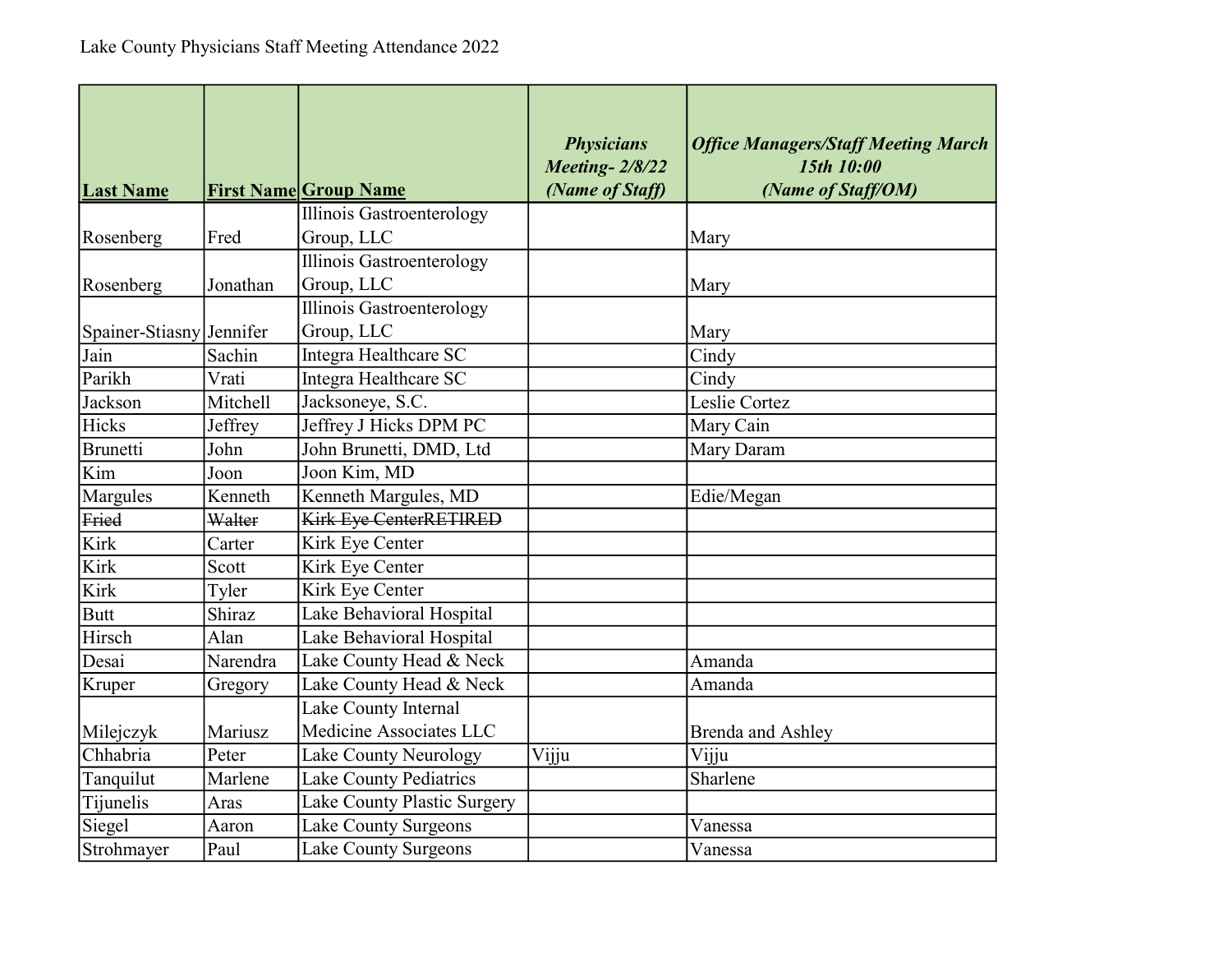| <b>Last Name</b>         |          | <b>First Name Group Name</b>    | <b>Physicians</b><br><b>Meeting-2/8/22</b><br>(Name of Staff) | <b>Office Managers/Staff Meeting March</b><br>15th 10:00<br>(Name of Staff/OM) |
|--------------------------|----------|---------------------------------|---------------------------------------------------------------|--------------------------------------------------------------------------------|
| Chow                     | Raymond  | Lake Heart Specialists          |                                                               | Katrina Howsam                                                                 |
| Jaffe                    | Charles  | Lake Heart Specialists          |                                                               | Katrina Howsam                                                                 |
| Jajeh                    | Fahd     | Lake Heart Specialists          |                                                               | Katrina Howsam                                                                 |
| Koch                     | Robert   | Lake Heart Specialists          |                                                               | Katrina Howsam                                                                 |
| Nahlawi                  | Maher    | Lake Heart Specialists          |                                                               | Katrina Howsam                                                                 |
| Rojas                    | Benjamin | Lake Heart Specialists          |                                                               | Katrina Howsam                                                                 |
| Dalia                    | Himani   | Lake Shore Pathologists S.C.    |                                                               |                                                                                |
| Evans                    | Harold   | Lake Shore Pathologists S.C.    |                                                               |                                                                                |
| Musunuri                 | Srinidhi | Lake Shore Pathologists S.C.    |                                                               |                                                                                |
| Phadke                   | Ashok    | <b>Lindenhurst Pediatrics</b>   |                                                               | Megan Thomas                                                                   |
| Green                    | Daniel   | <b>Medical Eye Services</b>     |                                                               |                                                                                |
| Greenberg                | Rachael  | <b>Medical Eye Services</b>     |                                                               |                                                                                |
| Thompson                 | Lisa     | <b>Medical Eye Services</b>     |                                                               |                                                                                |
| Zaveri                   | Jill     | <b>Medical Eye Services</b>     |                                                               |                                                                                |
| Mekki                    | Yasir    | Mekki Yasir, MD                 |                                                               | Yesenia                                                                        |
|                          |          | Metro Infectious Disease        |                                                               |                                                                                |
| Assimacopoulos Aristedes |          | Consultants                     |                                                               | Maureen Bianco                                                                 |
|                          |          | <b>Metro Infectious Disease</b> |                                                               |                                                                                |
| Chundi                   | Vishnu   | Consultants                     |                                                               | Maureen Bianco                                                                 |
|                          |          | Metro Infectious Disease        |                                                               |                                                                                |
| Han                      | Alice    | Consultants                     |                                                               | Maureen Bianco                                                                 |
|                          |          | Metro Infectious Disease        |                                                               |                                                                                |
| Hines                    | David    | Consultants                     |                                                               | Maureen Bianco                                                                 |
|                          |          | Metro Infectious Disease        |                                                               |                                                                                |
| Lisowski                 | Jeffrey  | Consultants                     |                                                               | Maureen Bianco                                                                 |
|                          |          | <b>Metro Infectious Disease</b> |                                                               |                                                                                |
| McGuinn                  | Marcella | Consultants                     |                                                               | Maureen Bianco                                                                 |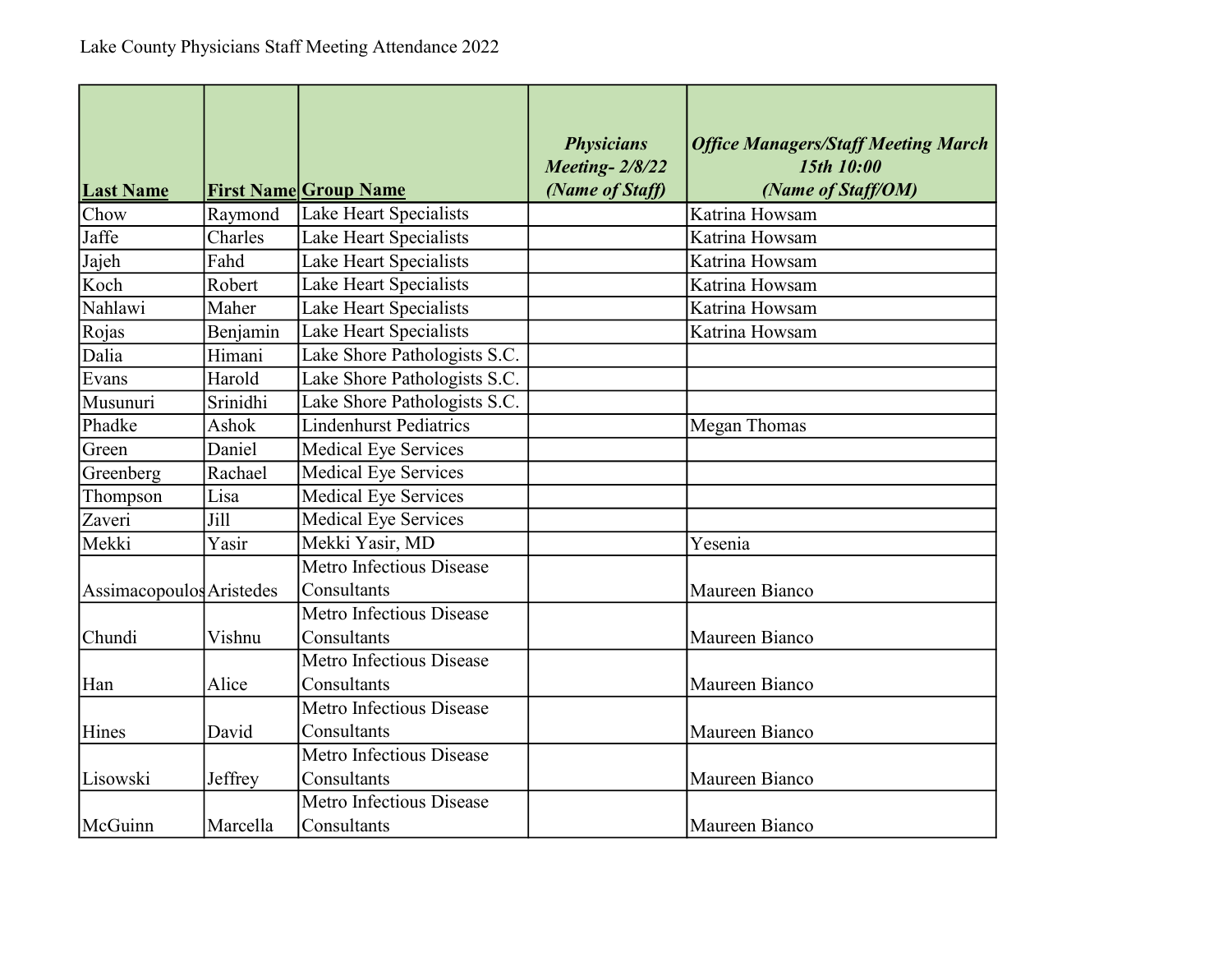| <b>Last Name</b> |              | <b>First Name Group Name</b> | <b>Physicians</b><br><b>Meeting-2/8/22</b><br>(Name of Staff) | <b>Office Managers/Staff Meeting March</b><br>15th 10:00<br>(Name of Staff/OM) |
|------------------|--------------|------------------------------|---------------------------------------------------------------|--------------------------------------------------------------------------------|
|                  |              | Metro Infectious Disease     |                                                               |                                                                                |
| Nerad            | Judith       | Consultants                  |                                                               | Maureen Bianco                                                                 |
|                  |              | Metro Infectious Disease     |                                                               |                                                                                |
| <b>Stake</b>     | Jonathan     | Consultants                  |                                                               | Maureen Bianco                                                                 |
|                  |              | Metro Infectious Disease     |                                                               |                                                                                |
| Vais             | Dana         | Consultants                  |                                                               | Maureen Bianco                                                                 |
|                  |              | Nephrology Associates of     |                                                               |                                                                                |
| Alapishvili      | Nino         | Northern IL                  | <b>Brittany</b>                                               | Audrey                                                                         |
|                  |              | Nephrology Associates of     |                                                               |                                                                                |
| Degani           | Omaima       | Northern IL                  | <b>Brittany</b>                                               | Audrey                                                                         |
|                  |              | Nephrology Associates of     |                                                               |                                                                                |
| Din              | Salima       | Northern IL                  | <b>Brittany</b>                                               | Audrey                                                                         |
|                  |              | Nephrology Associates of     |                                                               |                                                                                |
| Khanna           | Rakhi        | Northern IL                  | <b>Brittany</b>                                               | Audrey                                                                         |
|                  |              | Nephrology Associates of     |                                                               |                                                                                |
| Sujata           | Leon         | Northern IL                  | <b>Brittany</b>                                               | Audrey                                                                         |
|                  |              | North Lake Cardiovascular    |                                                               |                                                                                |
| Hashim           | Ahmed        | Center                       |                                                               | Cristina                                                                       |
|                  |              | North Shore Allergy &        |                                                               |                                                                                |
| Shah             | Parthiv      | Asthma                       |                                                               | Nicole                                                                         |
|                  |              | North Shore Allergy &        |                                                               |                                                                                |
| Daddono          | Anthony      | Asthma, S.C.                 |                                                               | Nicole                                                                         |
| Jacobs           | <b>Brian</b> | North Shore Glaucoma         |                                                               |                                                                                |
| Savitt           | Michael      | North Shore Glaucoma         |                                                               |                                                                                |
|                  |              | North Shore Urogynecology,   |                                                               |                                                                                |
| Gandhi           | Sanjay       | <b>LTD</b>                   |                                                               |                                                                                |
| Abderholden      | Guy          | <b>Orchard Medical</b>       |                                                               | Ashley                                                                         |
| Devaney          | John         | <b>Orchard Medical</b>       |                                                               | Ashley                                                                         |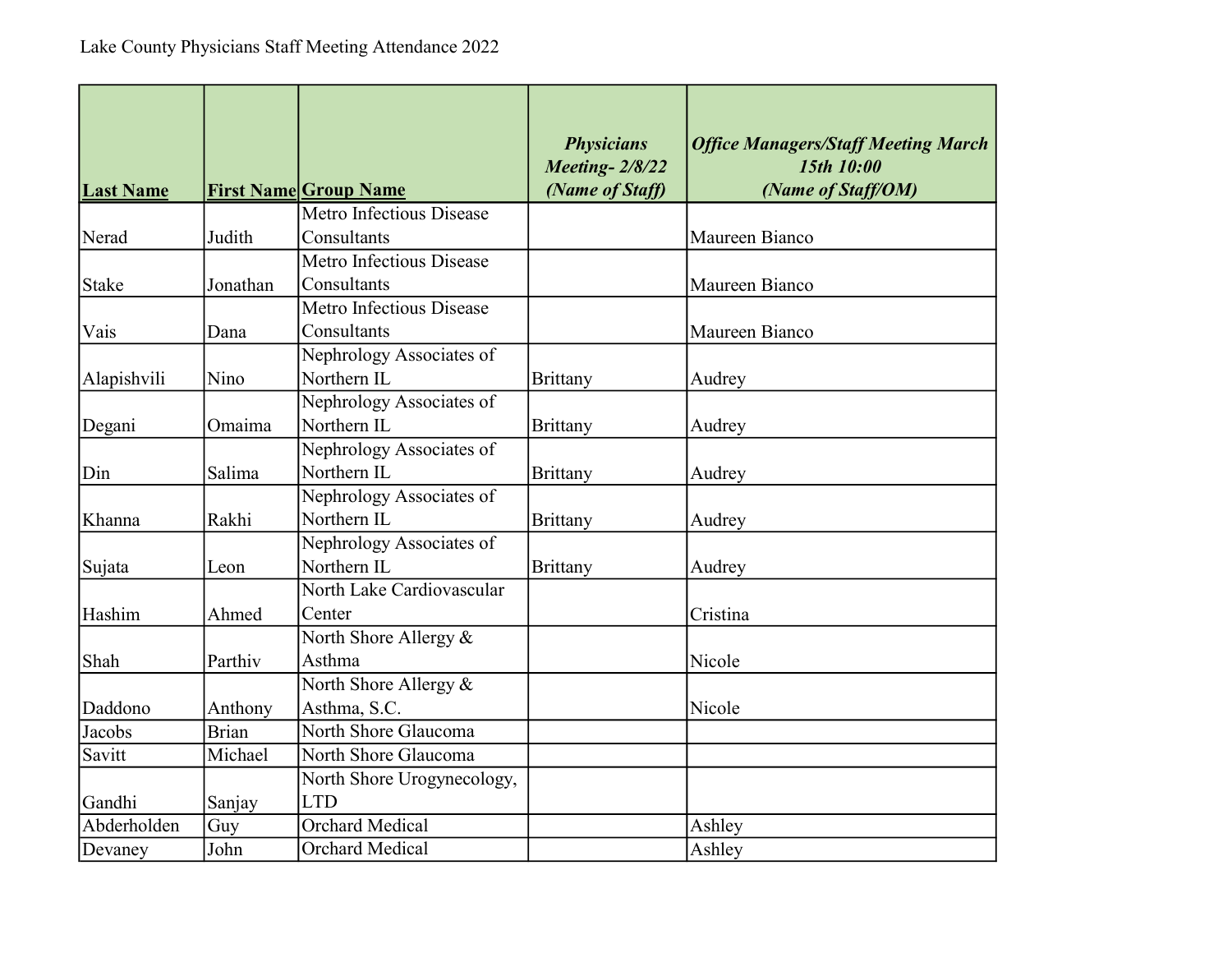| <b>Last Name</b> |                | <b>First Name Group Name</b>        | <b>Physicians</b><br><b>Meeting-2/8/22</b><br>(Name of Staff) | <b>Office Managers/Staff Meeting March</b><br>15th 10:00<br>(Name of Staff/OM) |
|------------------|----------------|-------------------------------------|---------------------------------------------------------------|--------------------------------------------------------------------------------|
| Soifer           | Elizabeth      | <b>Orchard Medical</b>              |                                                               | Ashley                                                                         |
|                  |                | Patient First SC / Cancer           |                                                               |                                                                                |
| Shah             | Karan          | <b>Treatment Centers of</b>         |                                                               |                                                                                |
|                  |                | Patient First SC / Cancer           |                                                               |                                                                                |
| Smorowski        | Karen          | <b>Treatment Centers of</b>         |                                                               |                                                                                |
| Patel            |                | Rashmikant Rashmikant Patel, MD     |                                                               |                                                                                |
| Blair            | Michael        | Retina Consultants, LTD             |                                                               |                                                                                |
| Shapiro          | Michael        | Retina Consultants, Ltd             |                                                               |                                                                                |
| Chee             | Ruik           | Retina Institute of IL              |                                                               |                                                                                |
| Michael          | John           | Retina Institute of IL              |                                                               |                                                                                |
| Rao              | Rumya          | Retina Institute of IL              |                                                               |                                                                                |
| Zahid            | Sarwar         | Retina Institute of IL              |                                                               |                                                                                |
| Riegelhaupt      | Ronald         | Ronald Riegelhaupt, DPM             |                                                               | Linda Riegelhaupt                                                              |
|                  |                | Rosalind Franklin University        |                                                               |                                                                                |
| Lohani           | Silu           | <b>Health Clinic</b>                |                                                               |                                                                                |
|                  |                | Rosalind Franklin University        |                                                               |                                                                                |
| Moss             | Lori           | Health Clinic                       |                                                               |                                                                                |
|                  |                | <b>Rosalind Franklin University</b> |                                                               |                                                                                |
| Trivedi          | Ashka          | <b>Health Clinic</b>                |                                                               |                                                                                |
| Liesen           | Daniel         | Scheer Surgical, S.C.               |                                                               |                                                                                |
| Parikh           | Amit           | Scheer Surgical, S.C.               |                                                               |                                                                                |
| Scheer           | Michael        | Scheer Surgical, S.C.               |                                                               |                                                                                |
|                  |                | The American Center for             |                                                               |                                                                                |
| Alzate           | Juan           | Spine & Neurosurgery LLC            |                                                               |                                                                                |
|                  |                | The American Center for             |                                                               |                                                                                |
| Bagan            | <b>Bradley</b> | Spine & Neurosurgery LLC            |                                                               |                                                                                |
|                  |                | The American Center for             |                                                               |                                                                                |
| Citow            | Jonathan       | Spine & Neurosurgery LLC            |                                                               |                                                                                |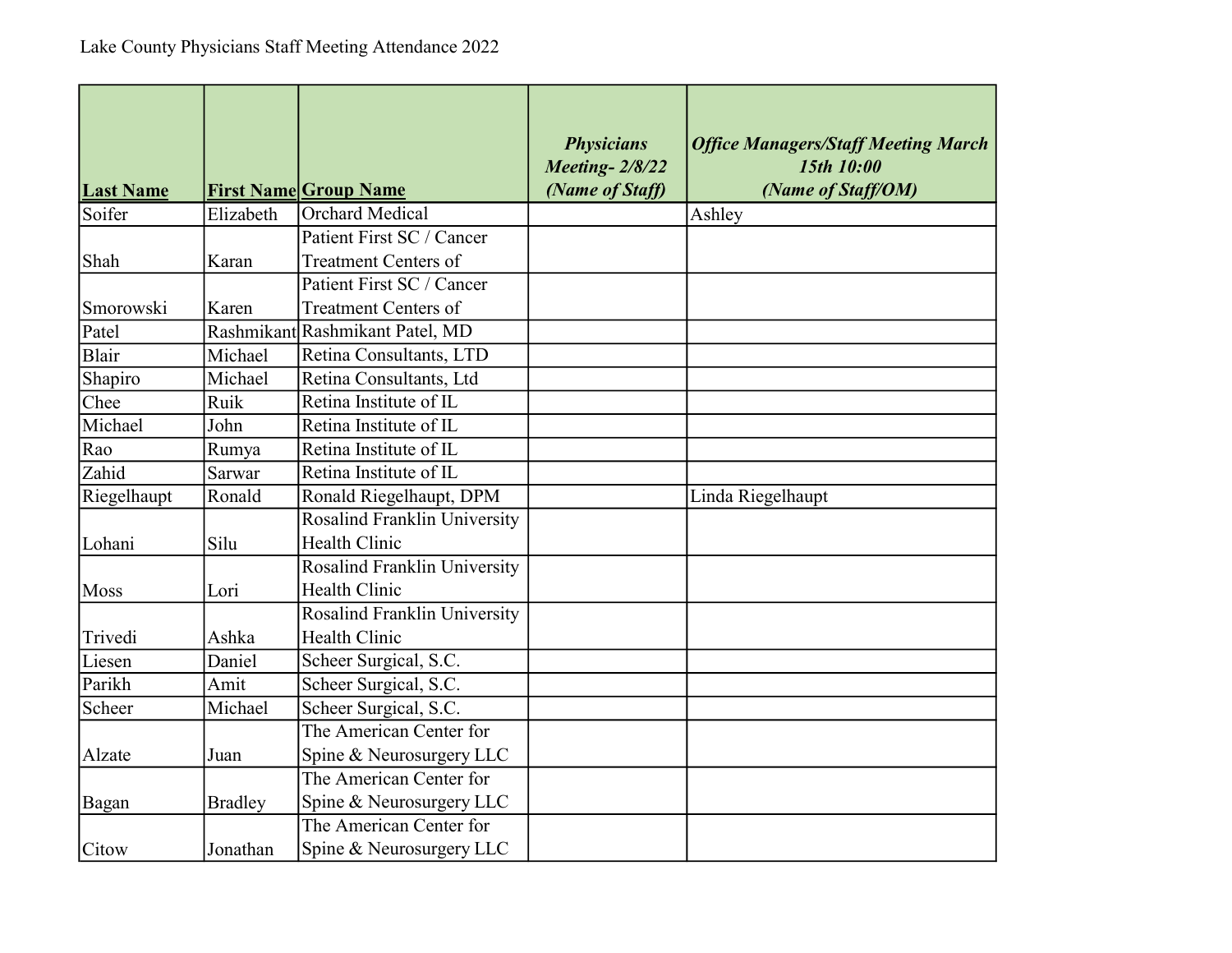| <b>Last Name</b> |          | <b>First Name Group Name</b>    | <b>Physicians</b><br><b>Meeting-2/8/22</b><br>(Name of Staff) | <b>Office Managers/Staff Meeting March</b><br>15th 10:00<br>(Name of Staff/OM) |
|------------------|----------|---------------------------------|---------------------------------------------------------------|--------------------------------------------------------------------------------|
|                  |          | The American Center for         |                                                               |                                                                                |
|                  |          | Spine & Neurosurgery LLC        |                                                               |                                                                                |
| Erickson         | Robert   | <b>TERMED</b>                   |                                                               |                                                                                |
|                  |          | Thomas & Thomas                 |                                                               |                                                                                |
|                  |          | LTD/DBA Heart & Vascular        |                                                               |                                                                                |
| Chandel          |          | Samarendra Center Of Lke County |                                                               | Katherine and Elvie                                                            |
|                  |          | Thomas & Thomas                 |                                                               |                                                                                |
|                  |          | LTD/DBA Heart & Vascular        |                                                               |                                                                                |
| Thomas           | Isaac    | Center Of Lke County            |                                                               | Katherine and Elvie                                                            |
|                  |          | Thomas & Thomas                 |                                                               |                                                                                |
|                  |          | LTD/DBA Heart & Vascular        |                                                               |                                                                                |
| Thomas           | Jaya     | Center Of Lke County            |                                                               | Katherine and Elvie                                                            |
|                  |          | Tri-County Foot & Ankle         |                                                               |                                                                                |
| Khan             | Iqbal    | Centers                         |                                                               |                                                                                |
|                  |          | Uropartners, LLC/dba            |                                                               |                                                                                |
|                  |          | Urology Specialist of Lake      |                                                               |                                                                                |
| Chevalier        | Nikita   | County                          | <b>Kate Walters</b>                                           |                                                                                |
|                  |          | Uropartners, LLC/dba            |                                                               |                                                                                |
|                  |          | Urology Specialist of Lake      |                                                               |                                                                                |
| Khan             | Raza     | County                          | <b>Kate Walters</b>                                           |                                                                                |
|                  |          | Uropartners, LLC/dba            |                                                               |                                                                                |
|                  |          | Urology Specialist of Lake      |                                                               |                                                                                |
| Kurup            | Parvathy | County                          | <b>Kate Walters</b>                                           |                                                                                |
|                  |          | Uropartners, LLC/dba            |                                                               |                                                                                |
|                  |          | Urology Specialist of Lake      |                                                               |                                                                                |
| Mehta            | Yashbir  | County                          | <b>Kate Walters</b>                                           |                                                                                |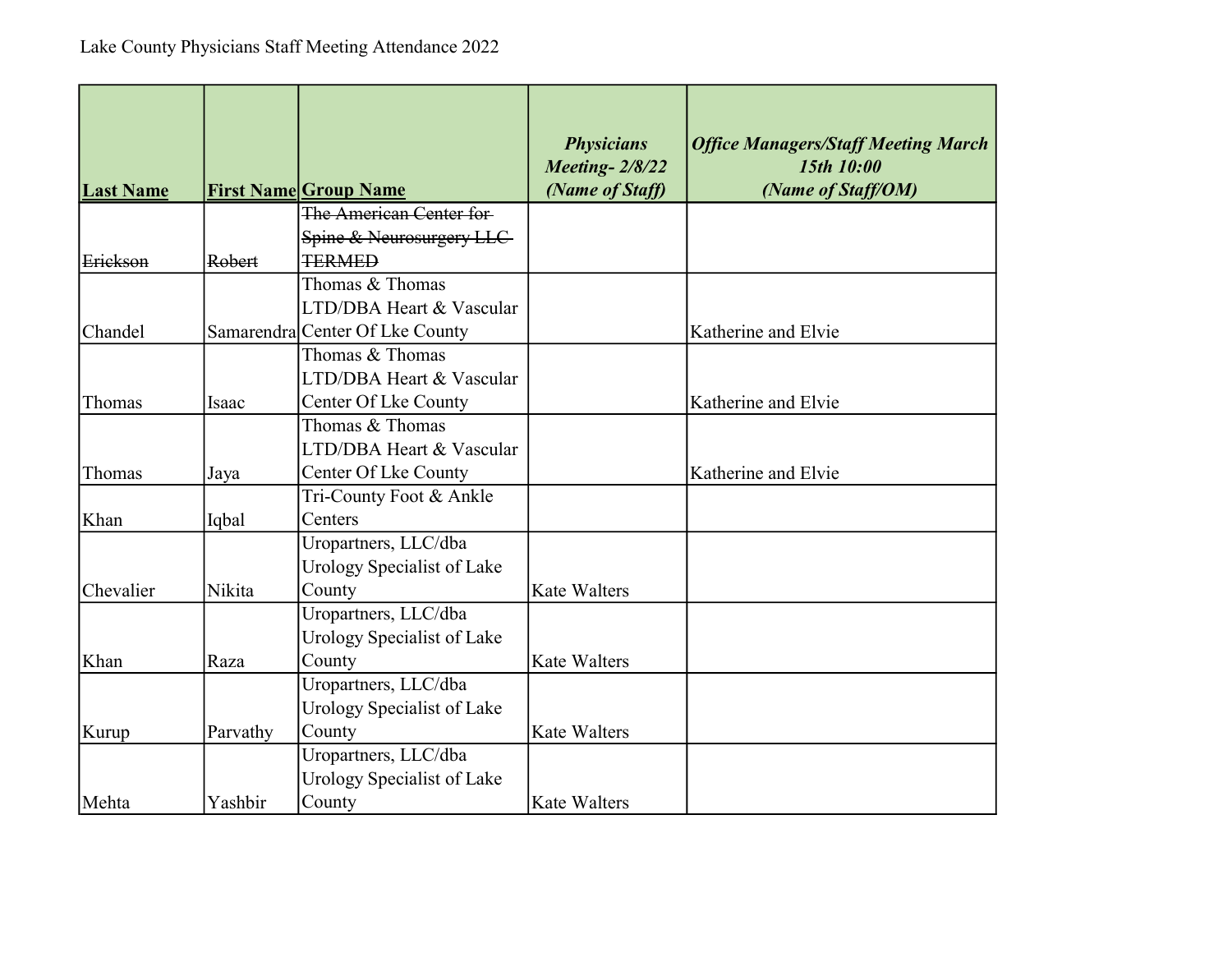| <b>Last Name</b> |          | <b>First Name Group Name</b> | <b>Physicians</b><br><b>Meeting-2/8/22</b><br>(Name of Staff) | <b>Office Managers/Staff Meeting March</b><br>15th 10:00<br>(Name of Staff/OM) |
|------------------|----------|------------------------------|---------------------------------------------------------------|--------------------------------------------------------------------------------|
|                  |          | Uropartners, LLC/dba         |                                                               |                                                                                |
|                  |          | Urology Specialist of Lake   |                                                               |                                                                                |
| Patel            | Sutchin  | County                       | <b>Kate Walters</b>                                           |                                                                                |
|                  |          | Uropartners, LLC/dba         |                                                               |                                                                                |
|                  |          | Urology Specialist of Lake   |                                                               |                                                                                |
| Saffrin          | Robert   | County                       | <b>Kate Walters</b>                                           |                                                                                |
|                  |          | Uropartners,                 |                                                               |                                                                                |
| Alsikafi         | Nejd     | LLC/dbaUrology Specialist    | <b>Kate Walters</b>                                           |                                                                                |
| Benjamin         | Jason    | Vista Imaging Associates     |                                                               |                                                                                |
| Davishoff        | Craig    | Vista Imaging Associates     |                                                               |                                                                                |
| Dickstein        | Robert   | Vista Imaging Associates     |                                                               |                                                                                |
| Puller           | Neil     | Vista Imaging Associates     |                                                               |                                                                                |
| Song             | James    | Vista Imaging Associates     |                                                               |                                                                                |
| Andaleon         | Daisy    | Vista Physicians Group       |                                                               | <b>Ashley Guzman</b>                                                           |
| Anwar            | Asif     | Vista Physicians Group       |                                                               | Gigi                                                                           |
| Bhardwaj         | Anita    | Vista Physicians Group       |                                                               | Cristina Correa, Anel                                                          |
| Davuluri         | Srikanth | Vista Physicians Group       |                                                               | Gigi                                                                           |
| Giron            | Oscar    | Vista Physicians Group       |                                                               | Anel                                                                           |
| Gladson          | Marina   | Vista Physicians Group       |                                                               | Cristina Correa, Anel                                                          |
| Kamran           | Shazia   | Vista Physicians Group       |                                                               | Fatima                                                                         |
| Nho              | Jai      | Vista Physicians Group       |                                                               | Cristina                                                                       |
| Patel            | Kunal    | Vista Physicians Group       |                                                               | Gigi                                                                           |
| Paul             | Uday     | Vista Physicians Group       | Denise Harmon                                                 | Anel                                                                           |
| Senatore         | Peter    | Vista Physicians Group       |                                                               | Anel                                                                           |
| Simkin           | Galina   | Vista Physicians Group       |                                                               | Fatima                                                                         |
| Snower           | Lauren   | Vista Physicians Group       |                                                               | <b>Ashley Guzman</b>                                                           |
| Srinivasan       | Lavanya  | Vista Physicians Group       |                                                               | Gigi                                                                           |
| Thiab            | Karama   | Vista Physicians Group       |                                                               | Fatima                                                                         |